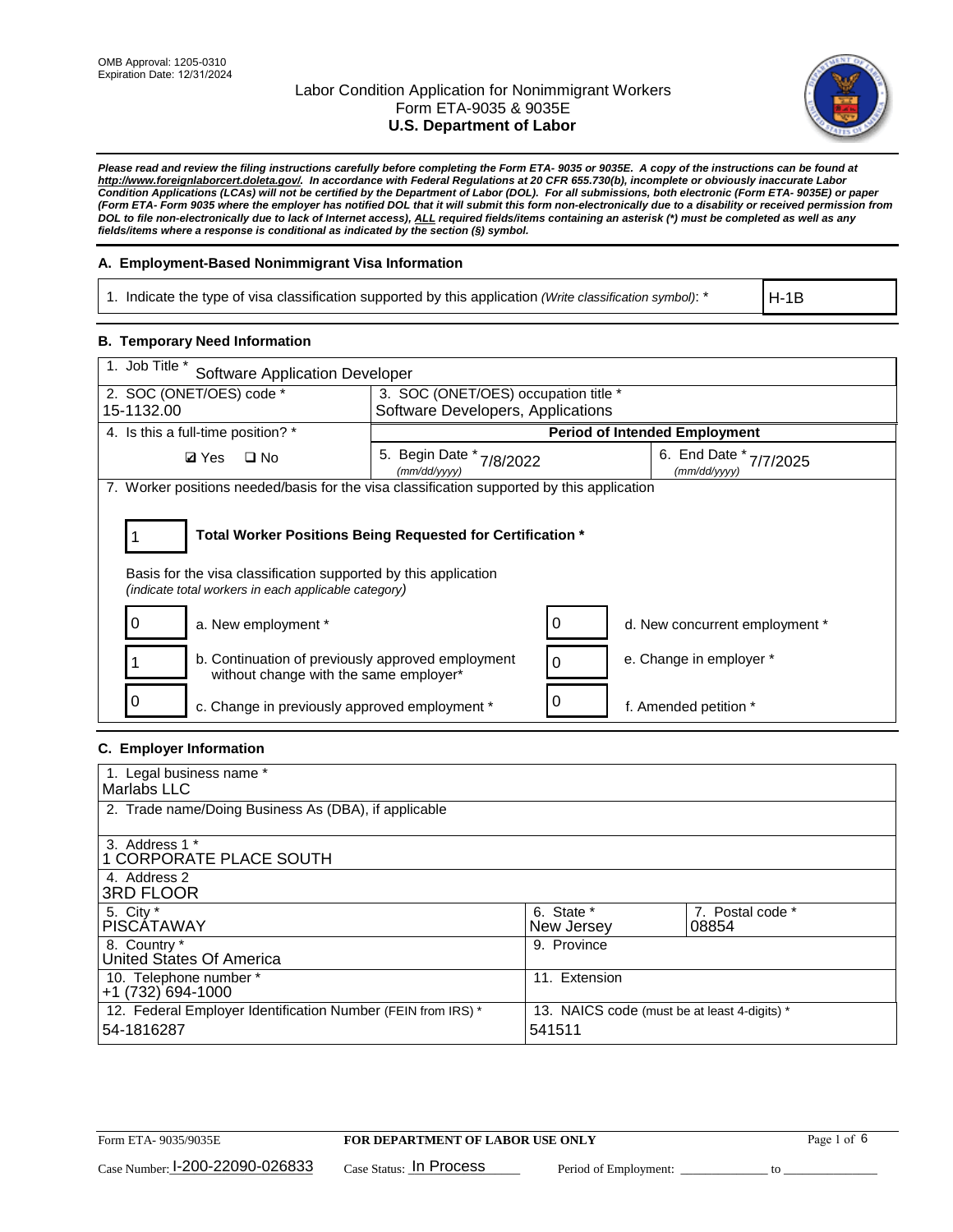

### **D. Employer Point of Contact Information**

**Important Note**: The information contained in this Section must be that of an employee of the employer who is authorized to act on behalf of the employer in labor certification matters. The information in this Section must be different from the agent or attorney information listed in Section E, unless the attorney is an employee of the employer.

| 1. Contact's last (family) name *               | 2. First (given) name * |                          | 3. Middle name(s)         |
|-------------------------------------------------|-------------------------|--------------------------|---------------------------|
| Vidyadharan                                     | Sanjay                  |                          |                           |
| 4. Contact's job title *<br>Chief Legal Officer |                         |                          |                           |
| 5. Address 1 *<br>1 CORPORATE PLACE SOUTH       |                         |                          |                           |
| 6. Address 2<br>3RD FLOOR                       |                         |                          |                           |
| 7. City $*$<br><b>PISCÁTAWAY</b>                |                         | 8. State *<br>New Jersey | 9. Postal code *<br>08854 |
| 10. Country *<br>United States Of America       |                         | 11. Province             |                           |
| 12. Telephone number *                          | 13. Extension           | 14. E-Mail address       |                           |
| +1 (732) 694-1000                               | 1600                    | sanjay@marlabs.com       |                           |

## **E. Attorney or Agent Information (If applicable)**

**Important Note**: The employer authorizes the attorney or agent identified in this section to act on its behalf in connection with the filing of this application.

| 1. Is the employer represented by an attorney or agent in the filing of this application? *<br>If "Yes," complete the remainder of Section E below. |                            |              |                               |                   | $\Box$ Yes                                           | <b>Ø</b> No |
|-----------------------------------------------------------------------------------------------------------------------------------------------------|----------------------------|--------------|-------------------------------|-------------------|------------------------------------------------------|-------------|
| 2. Attorney or Agent's last (family) name §                                                                                                         | 3. First (given) name $\S$ |              |                               | 4. Middle name(s) |                                                      |             |
| 5. Address 1 §                                                                                                                                      |                            |              |                               |                   |                                                      |             |
| 6. Address 2                                                                                                                                        |                            |              |                               |                   |                                                      |             |
| 7. City §                                                                                                                                           |                            | 8. State §   |                               |                   | 9. Postal code §                                     |             |
| 10. Country §                                                                                                                                       |                            | 11. Province |                               |                   |                                                      |             |
| 12. Telephone number §                                                                                                                              | 13. Extension              |              | 14. E-Mail address            |                   |                                                      |             |
| 15. Law firm/Business name §                                                                                                                        |                            |              | 16. Law firm/Business FEIN §  |                   |                                                      |             |
| 17. State Bar number (only if attorney) §                                                                                                           |                            |              | standing (only if attorney) § |                   | 18. State of highest court where attorney is in good |             |
| 19. Name of the highest State court where attorney is in good standing (only if attorney) §                                                         |                            |              |                               |                   |                                                      |             |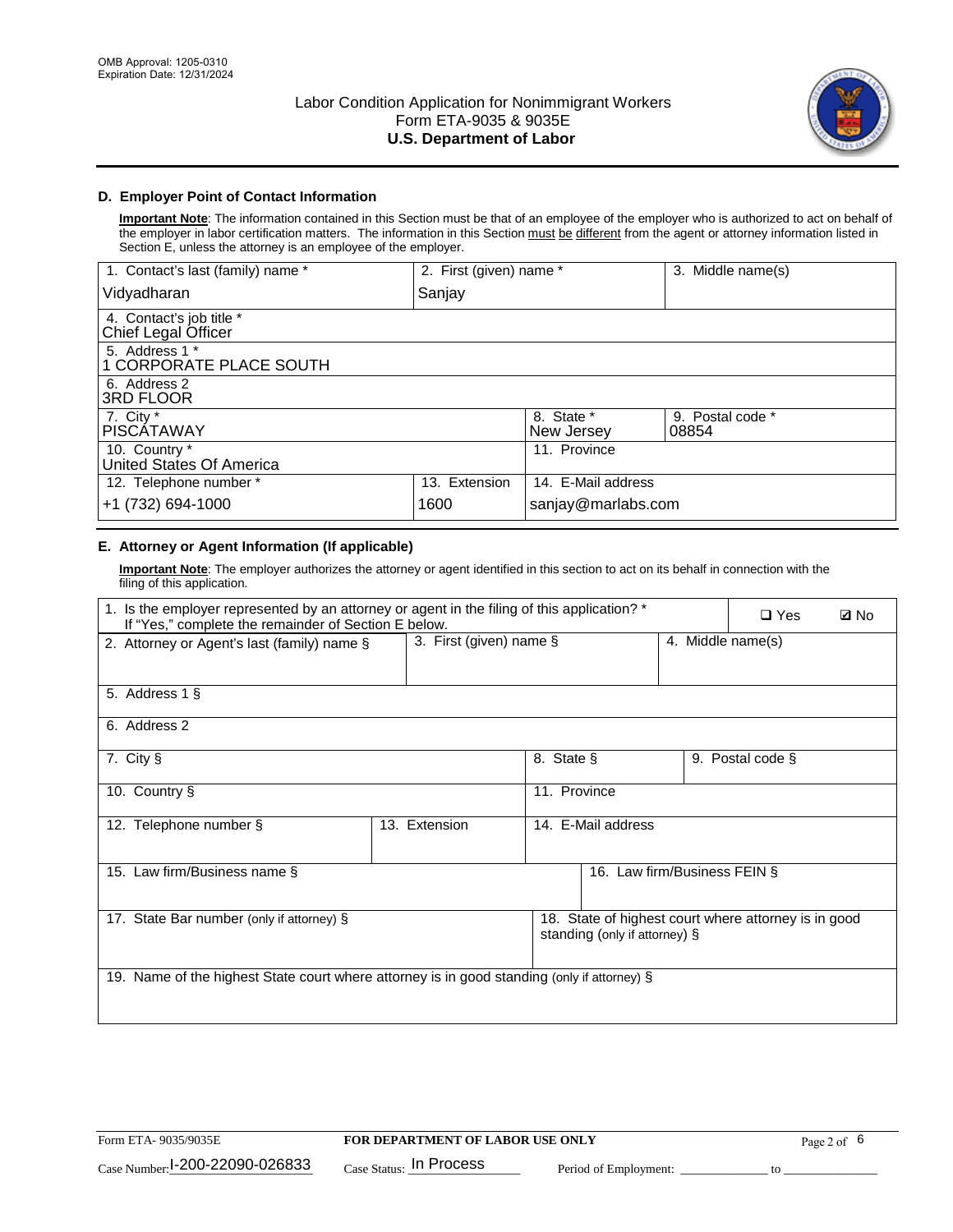

#### **F. Employment and Wage Information**

**Important Note**: The employer must define the intended place(s) of employment with as much geographic specificity as possible. Each intended place(s) of employment listed below must be the worksite or physical location where the work will actually be performed and cannot be a P.O. Box. The employer must identify all intended places of employment, including those of short duration, on the LCA. 20 CFR 655.730(c)(5). If the employer is submitting this form non-electronically and the work is expected to be performed in more than one location, an attachment must be submitted in order to complete this section. An employer has the option to use either a single Form ETA-9035/9035E or multiple forms to disclose all intended places of employment. If the employer has more than ten (10) intended places of employment at the time of filing this application, the employer must file as many additional LCAs as are necessary to list all intended places of employment. See the form instructions for further information about identifying all intended places of employment.

#### a.*Place of Employment Information* 1

|                                                                              | 1. Enter the estimated number of workers that will perform work at this place of employment under<br>1<br>the LCA.*            |  |                                          |                          |  |              |  |  |
|------------------------------------------------------------------------------|--------------------------------------------------------------------------------------------------------------------------------|--|------------------------------------------|--------------------------|--|--------------|--|--|
|                                                                              | 2. Indicate whether the worker(s) subject to this LCA will be placed with a secondary entity at this<br>place of employment. * |  |                                          |                          |  | $\square$ No |  |  |
|                                                                              | 3. If "Yes" to question 2, provide the legal business name of the secondary entity. §                                          |  |                                          |                          |  |              |  |  |
| Intuit                                                                       |                                                                                                                                |  |                                          |                          |  |              |  |  |
|                                                                              | 4. Address 1 *<br>301 Village Dr, Apt 405                                                                                      |  |                                          |                          |  |              |  |  |
|                                                                              | 5. Address 2                                                                                                                   |  |                                          |                          |  |              |  |  |
|                                                                              | 6. City $*$<br>7. County *<br>King of Prussia<br>Montgomery                                                                    |  |                                          |                          |  |              |  |  |
|                                                                              | 8. State/District/Territory *<br>9. Postal code *<br>Pennsylvania<br>19406                                                     |  |                                          |                          |  |              |  |  |
| 10. Wage Rate Paid to Nonimmigrant Workers *<br>10a. Per: (Choose only one)* |                                                                                                                                |  |                                          |                          |  |              |  |  |
|                                                                              | □ Hour □ Week □ Bi-Weekly □ Month □ Year<br>From $\text{\$}$ 92100 00 To: $\text{\$}$                                          |  |                                          |                          |  |              |  |  |
|                                                                              | 11. Prevailing Wage Rate *<br>11a. Per: (Choose only one)*                                                                     |  |                                          |                          |  |              |  |  |
|                                                                              | $\sin 92082$ 00                                                                                                                |  | □ Hour □ Week □ Bi-Weekly □ Month ☑ Year |                          |  |              |  |  |
|                                                                              | Questions 12-14. Identify the source used for the prevailing wage (PW) (check and fully complete only one): *                  |  |                                          |                          |  |              |  |  |
| 12.                                                                          | A Prevailing Wage Determination (PWD) issued by the Department of Labor                                                        |  |                                          | a. PWD tracking number § |  |              |  |  |
| 13.<br>$\blacktriangledown$                                                  | A PW obtained independently from the Occupational Employment Statistics (OES) Program                                          |  |                                          |                          |  |              |  |  |
|                                                                              | a. Wage Level (check one): §                                                                                                   |  |                                          | b. Source Year §         |  |              |  |  |
|                                                                              | ⊽ ∥<br>$\square$ $\square$<br>$\Box$ IV<br>$\Box$ N/A<br>l II.                                                                 |  |                                          | 7/1/2021 - 6/30/2022     |  |              |  |  |
| 14.                                                                          | A PW obtained using another legitimate source (other than OES) or an independent authoritative source                          |  |                                          |                          |  |              |  |  |
|                                                                              | a. Source Type (check one): §<br>$\Box$ CBA<br>$\Box$ DBA<br>$\square$ SCA<br>$\Box$ Other/ PW Survey                          |  |                                          | b. Source Year §         |  |              |  |  |
|                                                                              | c. If responded "Other/ PW Survey" in question 14.a, enter the name of the survey producer or publisher §                      |  |                                          |                          |  |              |  |  |
|                                                                              | d. If responded "Other/ PW Survey" in question 14.a, enter the title or name of the PW survey §                                |  |                                          |                          |  |              |  |  |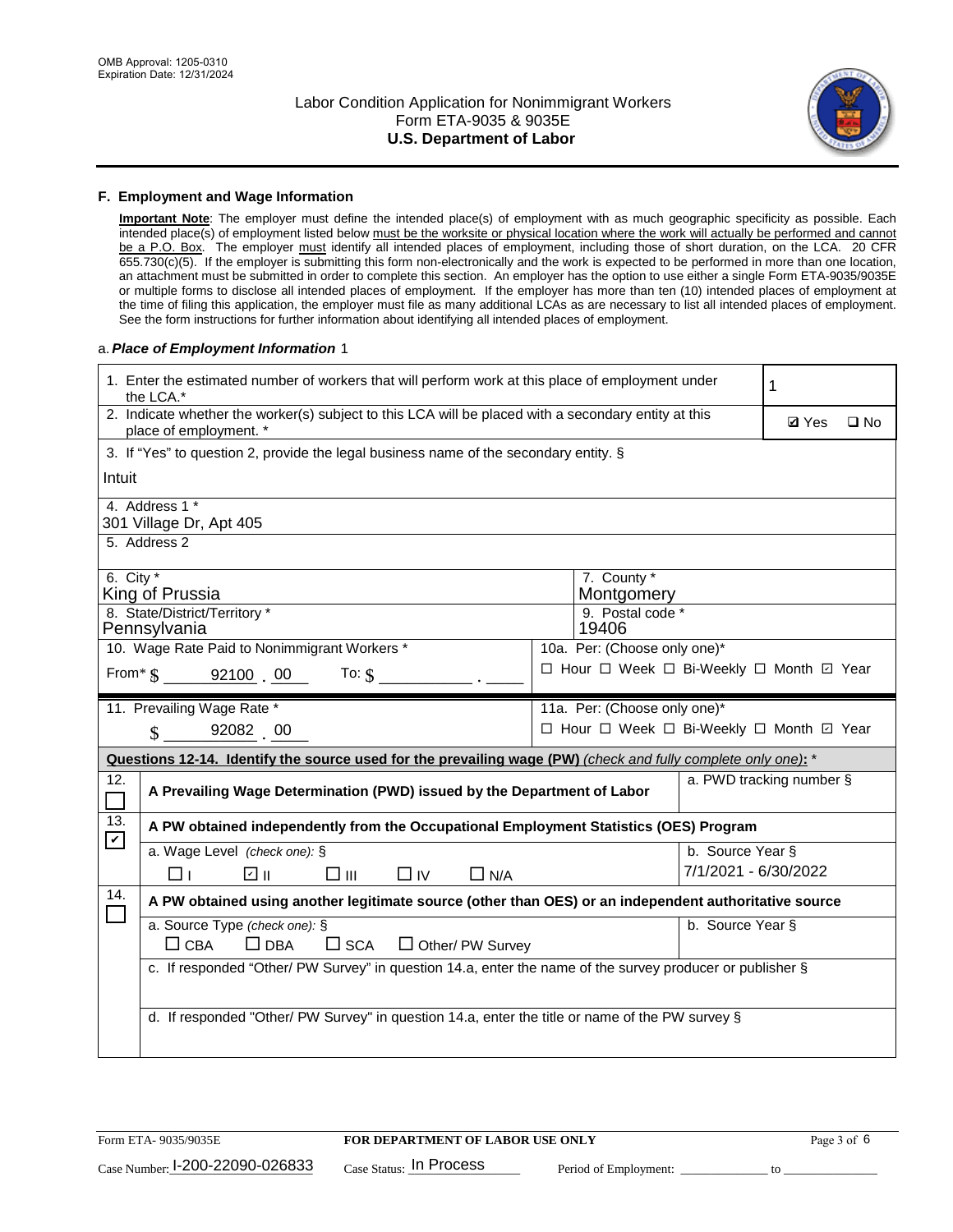

# **G. Employer Labor Condition Statements**

! *Important Note:* In order for your application to be processed, you MUST read Section G of the Form ETA-9035CP - General Instructions for the 9035 & 9035E under the heading "Employer Labor Condition Statements" and agree to all four (4) labor condition statements summarized below:

- (1) **Wages:** The employer shall pay nonimmigrant workers at least the prevailing wage or the employer's actual wage, whichever is higher, and pay for non-productive time. The employer shall offer nonimmigrant workers benefits and eligibility for benefits provided as compensation for services on the same basis as the employer offers to U.S. workers. The employer shall not make deductions to recoup a business expense(s) of the employer including attorney fees and other costs connected to the performance of H-1B, H-1B1, or E-3 program functions which are required to be performed by the employer. This includes expenses related to the preparation and filing of this LCA and related visa petition information. 20 CFR 655.731;
- (2) **Working Conditions:** The employer shall provide working conditions for nonimmigrants which will not adversely affect the working conditions of workers similarly employed. The employer's obligation regarding working conditions shall extend for the duration of the validity period of the certified LCA or the period during which the worker(s) working pursuant to this LCA is employed by the employer, whichever is longer. 20 CFR 655.732;
- (3) **Strike, Lockout, or Work Stoppage:** At the time of filing this LCA, the employer is not involved in a strike, lockout, or work stoppage in the course of a labor dispute in the occupational classification in the area(s) of intended employment. The employer will notify the Department of Labor within 3 days of the occurrence of a strike or lockout in the occupation, and in that event the LCA will not be used to support a petition filing with the U.S. Citizenship and Immigration Services (USCIS) until the DOL Employment and Training Administration (ETA) determines that the strike or lockout has ended. 20 CFR 655.733; and
- (4) **Notice:** Notice of the LCA filing was provided no more than 30 days before the filing of this LCA or will be provided on the day this LCA is filed to the bargaining representative in the occupation and area of intended employment, or if there is no bargaining representative, to workers in the occupation at the place(s) of employment either by electronic or physical posting. This notice was or will be posted for a total period of 10 days, except that if employees are provided individual direct notice by e-mail, notification need only be given once. A copy of the notice documentation will be maintained in the employer's public access file. A copy of this LCA will be provided to each nonimmigrant worker employed pursuant to the LCA. The employer shall, no later than the date the worker(s) report to work at the place(s) of employment, provide a signed copy of the certified LCA to the worker(s) working pursuant to this LCA. 20 CFR 655.734.

1. **I have read and agree to** Labor Condition Statements 1, 2, 3, and 4 above and as fully explained in Section G of the Form ETA-9035CP – General Instructions for the 9035 & 9035E and the Department's regulations at 20 CFR 655 Subpart H. \*

**Ø**Yes ロNo

#### **H. Additional Employer Labor Condition Statements –H-1B Employers ONLY**

!**Important Note***:* In order for your H-1B application to be processed, you MUST read Section H – Subsection 1 of the Form ETA 9035CP – General Instructions for the 9035 & 9035E under the heading "Additional Employer Labor Condition Statements" and answer the questions below.

#### *a. Subsection 1*

| 1. At the time of filing this LCA, is the employer H-1B dependent? §                                                                                                                                                                                            | ⊡ Yes      | $\square$ No |              |  |  |
|-----------------------------------------------------------------------------------------------------------------------------------------------------------------------------------------------------------------------------------------------------------------|------------|--------------|--------------|--|--|
| 2. At the time of filing this LCA, is the employer a willful violator? $\S$                                                                                                                                                                                     | $\Box$ Yes | ⊡ No         |              |  |  |
| 3. If "Yes" is marked in questions H.1 and/or H.2, you must answer "Yes" or "No" regarding<br>whether the employer will use this application ONLY to support H-1B petitions or extensions of<br>status for exempt H-1B nonimmigrant workers? §                  |            |              | $\Box$ No    |  |  |
| 4. If "Yes" is marked in question H.3, identify the statutory basis for the<br>■ \$60,000 or higher annual wage<br>exemption of the H-1B nonimmigrant workers associated with this<br>□ Master's Degree or higher in related specialty<br>$\Box$ Both<br>LCA. § |            |              |              |  |  |
| H-1B Dependent or Willful Violator Employers -Master's Degree or Higher Exemptions ONLY                                                                                                                                                                         |            |              |              |  |  |
| 5. Indicate whether a completed Appendix A is attached to this LCA covering any H-1B<br>nonimmigrant worker for whom the statutory exemption will be based <b>ONLY</b> on attainment of a<br>Master's Degree or higher in related specialty. §                  | $\Box$ Yes | ⊡ No         | <b>Q</b> N/A |  |  |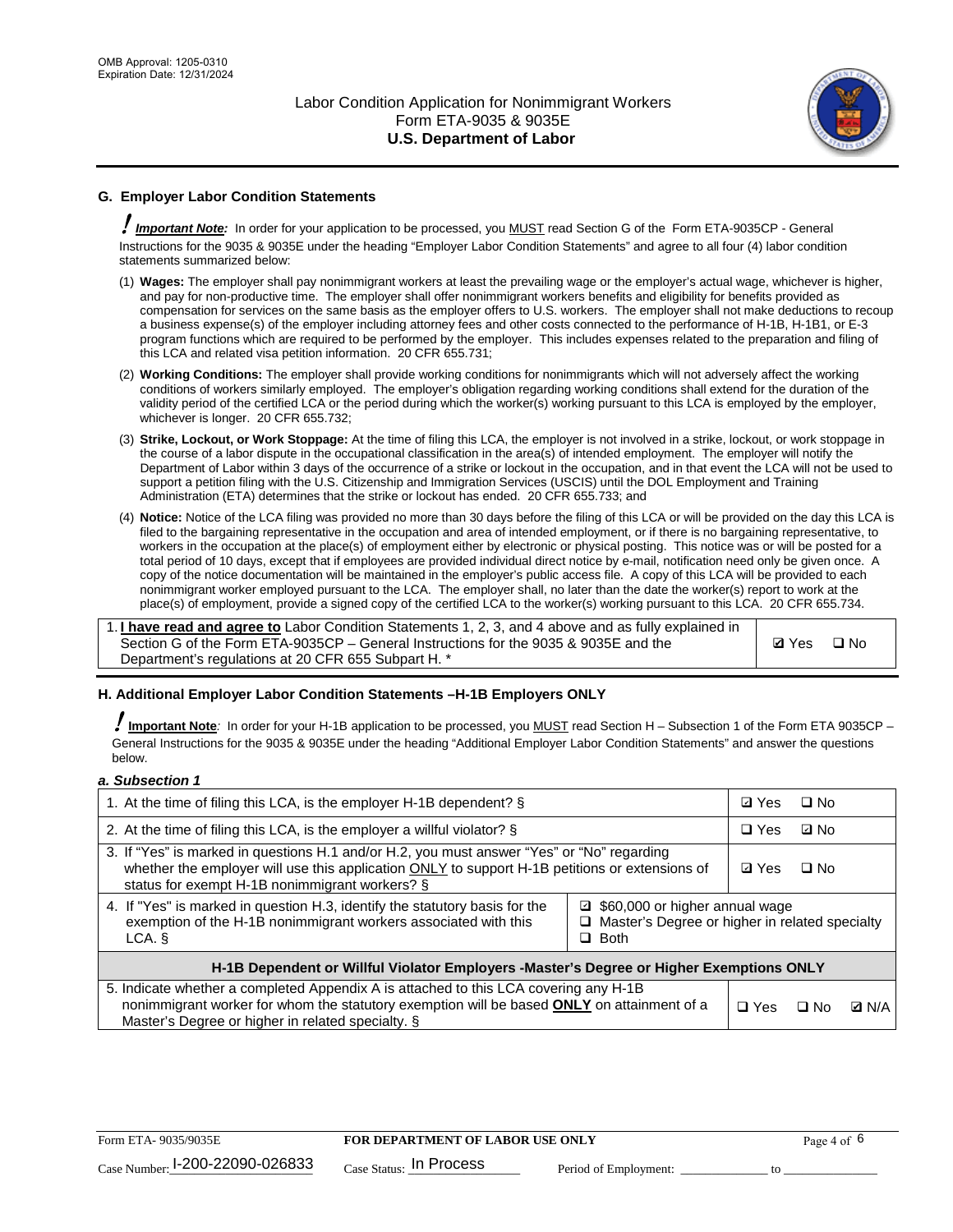

**If you marked "Yes" to questions H.a.1 (H-1B dependent) and/or H.a.2 (H-1B willful violator) and "No" to question H.a.3 (exempt H-1B nonimmigrant workers), you MUST read Section H – Subsection 2 of the Form ETA 9035CP – General Instructions for the 9035 & 9035E under the heading "Additional Employer Labor Condition Statements" and indicate your agreement to all three (3) additional statements summarized below.**

#### *b. Subsection 2*

- A. **Displacement:** An H-1B dependent or willful violator employer is prohibited from displacing a U.S. worker in its own workforce within the period beginning 90 days before and ending 90 days after the date of filing of the visa petition. 20 CFR 655.738(c);
- B. **Secondary Displacement:** An H-1B dependent or willful violator employer is prohibited from placing an H-1B nonimmigrant worker(s) with another/secondary employer where there are indicia of an employment relationship between the nonimmigrant worker(s) and that other/secondary employer (thus possibly affecting the jobs of U.S. workers employed by that other employer), unless and until the employer subject to this LCA makes the inquiries and/or receives the information set forth in 20 CFR 655.738(d)(5) concerning that other/secondary employer's displacement of similarly employed U.S. workers in its workforce within the period beginning 90 days before and ending 90 days after the date of such placement. 20 CFR 655.738(d). Even if the required inquiry of the secondary employer is made, the H-1B dependent or willful violator employer will be subject to a finding of a violation of the secondary displacement prohibition if the secondary employer, in fact, displaces any U.S. worker(s) during the applicable time period; and
- C. **Recruitment and Hiring:** Prior to filing this LCA or any petition or request for extension of status for nonimmigrant worker(s) supported by this LCA, the H-1B dependent or willful violator employer must take good faith steps to recruit U.S. workers for the job(s) using procedures that meet industry-wide standards and offer compensation that is at least as great as the required wage to be paid to the nonimmigrant worker(s) pursuant to 20 CFR 655.731(a). The employer must offer the job(s) to any U.S. worker who applies and is equally or better qualified for the job than the nonimmigrant worker. 20 CFR 655.739.

| 6. I have read and agree to Additional Employer Labor Condition Statements A, B, and C above and |       |           |
|--------------------------------------------------------------------------------------------------|-------|-----------|
| as fully explained in Section H – Subsections 1 and 2 of the Form ETA 9035CP – General           | □ Yes | $\Box$ No |
| Instructions for the 9035 & 9035E and the Department's regulations at 20 CFR 655 Subpart H. §    |       |           |

#### **I. Public Disclosure Information**

! **Important Note***:* You must select one or both of the options listed in this Section.

| 1. Public disclosure information in the United States will be kept at: * |  |  |  |  |  |  |  |  |  |
|--------------------------------------------------------------------------|--|--|--|--|--|--|--|--|--|
|--------------------------------------------------------------------------|--|--|--|--|--|--|--|--|--|

**sqrt** Employer's principal place of business □ Place of employment

#### **J. Notice of Obligations**

A. Upon receipt of the certified LCA, the employer must take the following actions:

- o Print and sign a hard copy of the LCA if filing electronically (20 CFR 655.730(c)(3));<br>
Maintain the original signed and certified LCA in the employer's files (20 CFR 655.7
- Maintain the original signed and certified LCA in the employer's files (20 CFR 655.705(c)(2); 20 CFR 655.730(c)(3); and 20 CFR 655.760); and
- o Make a copy of the LCA, as well as necessary supporting documentation required by the Department of Labor regulations, available for public examination in a public access file at the employer's principal place of business in the U.S. or at the place of employment within one working day after the date on which the LCA is filed with the Department of Labor (20 CFR 655.705(c)(2) and 20 CFR 655.760).
- B. The employer must develop sufficient documentation to meet its burden of proof with respect to the validity of the statements made in its LCA and the accuracy of information provided, in the event that such statement or information is challenged (20 CFR 655.705(c)(5) and 20 CFR 655.700(d)(4)(iv)).
- C. The employer must make this LCA, supporting documentation, and other records available to officials of the Department of Labor upon request during any investigation under the Immigration and Nationality Act (20 CFR 655.760 and 20 CFR Subpart I).

*I declare under penalty of perjury that I have read and reviewed this application and that to the best of my knowledge, the*  information contained therein is true and accurate. I understand that to knowingly furnish materially false information in the *preparation of this form and any supplement thereto or to aid, abet, or counsel another to do so is a federal offense punishable by fines, imprisonment, or both (18 U.S.C. 2, 1001,1546,1621).*

| 1. Last (family) name of hiring or designated official *<br>Vidyadharan | 2. First (given) name of hiring or designated official *<br>Sanjay | 3. Middle initial § |
|-------------------------------------------------------------------------|--------------------------------------------------------------------|---------------------|
| 4. Hiring or designated official title *<br><b>Chief Legal Officer</b>  |                                                                    |                     |
| 5. Signature *                                                          | 6. Date signed *                                                   |                     |